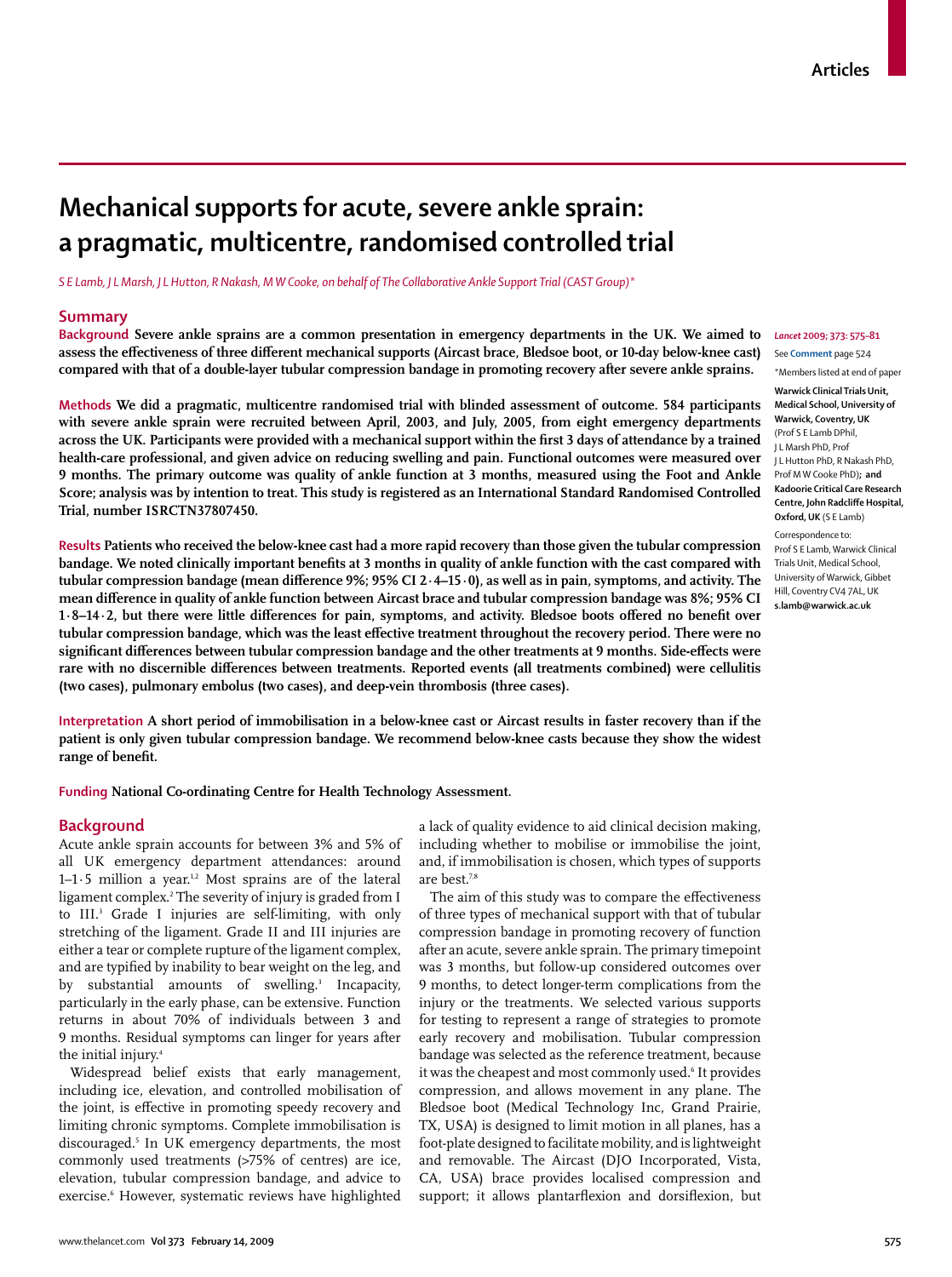limits inversion and eversion (ie, the movements that caused the original injury). The final support was a non-removable below-knee cast, applied for 10 days. Including fitting, the Bledsoe boot cost  $f$ 215 $\cdot$ 00, tubular compression bandage  $f_1$ 1.44, the Aircast brace £39.23, and the below-knee cast £16.46 (2005 reference prices).<sup>9</sup>

# **Methods**

# **Participants and setting**

We did a multicentre randomised trial, with blinded assessment of outcome, and a 9-month follow-up period. This was a pragmatic trial, testing the provision of mechanical supports within the constraints of normal UK National Health Service (NHS) practice.

Participants with severe ankle sprain were recruited between April, 2003, and July, 2005, from eight emergency departments across England. Patients had to be over 16 years of age (to ensure skeletal maturity, and avoid inclusion of epiphyseal injuries that would not be managed with the treatments tested), and unable to bear weight for at least 3 days after the injury. Weight-bearing status is used to indicate severity of sprains, since clinical grading is not possible in the acute phase. People with flake fractures of less than 3 mm were included, because such fractures should be treated as soft-tissue injuries;<sup>3</sup> all other recent fractures were excluded. All participants had a radiograph, since the Ottawa criteria specify inability to bear weight as an indication for radiography.3 Patients were excluded from the trial if they had contraindications to immobilisation (eg, high risk of deep-vein thrombosis, as assessed by the recruiting clinician), or if the injury had occurred more than 7 days previously. The protocol was approved by the Northern and Yorkshire multicentre research ethics committee (MREC/2/3/9), and the research and ethics committees for each collaborating hospital. All individuals provided written informed consent.



**Figure 1: Trial profile** 

#### **Procedures**

Plaster technicians, physiotherapists, and nurses were responsible for applying the supports, and all were provided with training. The treatment packages have been described in detail elsewhere.9 In summary, each participant had their device fitted individually to ensure correct fit and comfort. Sizing was in accordance with the manufacturers' instructions. Tubular compression bandage was applied as a double layer, from the tibial tuberosity to the base of the toes. The below-knee cast was a synthetic non-flexible cast, applied from the tibial tuberosity to the base of the toes, and was lined and padded. Protocols for progression of weight-bearing and activity were determined by the manufacturers' recommendations, recent research protocols, and results of a national survey of practice completed in the planning phase of the trial.<sup>6</sup> Participants were provided with written and verbal instructions on when to remove the support (customised to each device), washing of the support, regular elevation of the leg while it was swollen, gentle mobilising exercises, pain control and application of ice packs, and what to do in the event of difficulties with the support. All participants were provided with elbow crutches. Additional physical therapy techniques were not included in the trial treatment protocol. If additional treatment was deemed necessary at any point after randomisation, this use of treatment was quantified by self-report questionnaire and considered as descriptive data alongside the outcomes of the trial.

Participants were assessed for trial eligibility at initial presentation to the emergency department. The ankle was elevated and immobilised in tubular compression bandage for 2–3 days, to ensure oedema had stabilised before randomisation, and that the injury was sufficiently severe to meet eligibility criteria. Provided participants were unable to bear weight fully at presentation and reassessment, and were otherwise eligible, consent was obtained, baseline questionnaires completed, and the participant randomised. Randomisation was stratified by centre, and administered independently by a central telephone randomisation centre (Birmingham Cancer Trials Service), ensuring allocation concealment. The intervention was applied within a few hours of randomisation. Outcomes were collected at 1, 3, and 9 months after randomisation, by postal questionnaire. Researchers masked to the treatment allocation completed data entry. Trial procedures were qualityassured to ensure integrity of randomisation, concealment, blinding, and application of treatments. A trial steering committee and data monitoring and ethics committee oversaw the trial conduct. The trial protocol was published in 2005.<sup>10</sup>

# **Outcome measures**

The primary outcome was quality of ankle function, measured with the Foot and Ankle Score (FAOS<sup>11</sup>). The FAOS also includes assessments of pain, symptoms,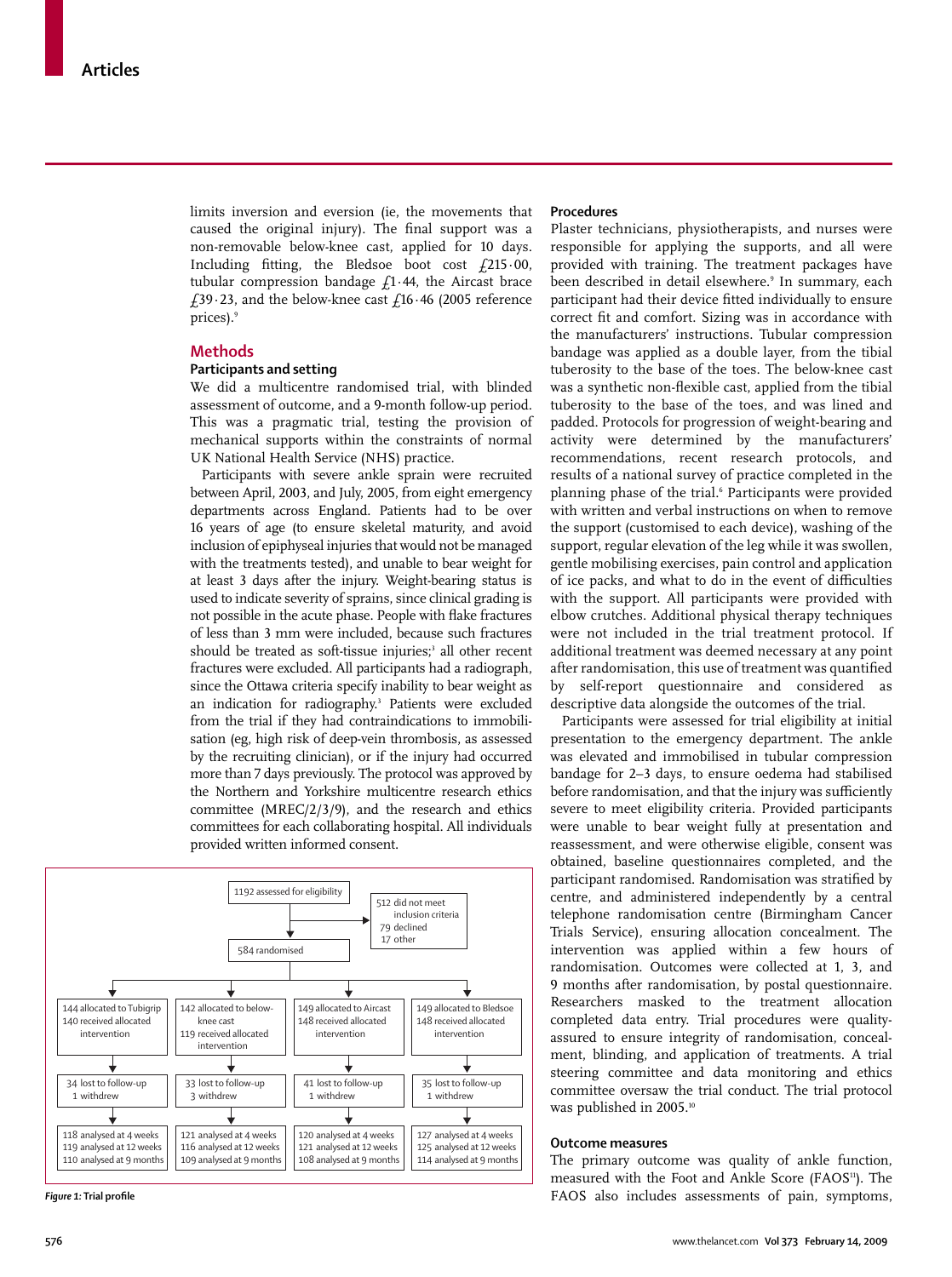activities of daily living, and ability to do sports. All outcomes on the FAOS are given a score from 0 to 100, where 0 indicates extreme symptoms and 100 indicates no symptoms. Generic health-related quality of life was measured with the short-form 12 (SF-12 version 1), $12$  in which physical and mental quality of life were each given a score from 0 to 100, the population norm being 50. We used a visual analogue to capture self-perceived benefit of the ankle supports (score 0–10, where 0 indicates no benefit and 10 indicates maximum benefit). Scores on the Functional Limitations Profile (the UK version of the Sickness Impact profile<sup>13</sup>) were obtained, but not reported; they proved difficult to complete, since patients found the response categories difficult to understand and complete. We obtained scores on two additional visual analogue scales of pain, and reported our findings elsewhere.9

Participants were asked to report additional treatments, including reattendance at the emergency department, imaging, and treatment in primary care, secondary care, or the private sector.

#### **Sample size**

Sample size was prespecified and calculated, by use of standard methods, for all primary and secondary outcomes.<sup>14</sup> For the primary outcome, a difference of 8–10% in FAOS score was specified as the minimum clinically important difference<sup>15</sup> at the individual level, on the basis of published studies of similar scores. We powered to test for a small to moderate between-group difference.<sup>14</sup> Estimated standard deviations were drawn from the published literature,<sup>16</sup> and revised by the Data Monitoring Committee after 100 participants were recruited at 4 weeks. A target of 480–520 participants was estimated to be sufficient to give 80% or higher power to detect clinically important differences in all outcomes, using a significance level of  $0.05$  (two-tailed).

## **Statistical analysis**

Reporting adhered to the CONSORT statement for reports of parallel-group randomised designs.<sup>17</sup> Analyses were by intention to treat. Data were summarised as mean (SD) unless otherwise stated. Comparisons between groups were specified a priori, to protect against possible consequences of multiple testing. In the first instance, the analysis compared each support (Aircast, Bledsoe, and below-knee cast) against tubular compression bandage. We prespecified that only when two or more treatments were significantly different from tubular compression bandage, would further comparisons be drawn. We used analysis of covariance adjusted for age, sex, and the appropriate baseline variable to establish the size and statistical significance of clinical differences at each timepoint. Our primary interest was in recovery during the first 3 months after randomisation. Sensitivity to missing data was assessed by multiple imputation.<sup>18</sup> The analysis was undertaken using Stata, version 8 (StataCorp LP, College Station, TX, USA). To assist with

|                                                    | Tubigrip<br>$(n=144)$ | Below-knee<br>cast (n=142) | Aircast<br>$(n=149)$ | <b>Bledsoe</b><br>$(n=149)$ | <b>Total</b><br>$(n=584)$ |
|----------------------------------------------------|-----------------------|----------------------------|----------------------|-----------------------------|---------------------------|
| Age (years), mean (SD)                             | $31(11-2)$            | 30(10.5)                   | $29(10-7)$           | $30(10-7)$                  | 30(10.8)                  |
| Female, n (%)                                      | 64 (44%)              | 54 (38%)                   | 65 (44%)             | 64 (43%)                    | 247 (42%)                 |
| Ethnic group white, n (%)                          | 135 (94%)             | 133 (94%)                  | 140 (94%)            | 141 (95%)                   | 549 (94%)                 |
| Employed, n (%)                                    | 114 (79%)             | 107 (75%)                  | 117 (79%)            | 114 (77%)                   | 451 (77%)                 |
| Body-mass index (kg/m <sup>2</sup> ),<br>mean (SD) | 26.5(5)               | 27.0(5)                    | 26.1(6)              | 25.8(5)                     | 26.3(5)                   |
| Any previous ankle injury, n (%)                   | 70 (49%)              | 71 (50%)                   | 76 (51%)             | 66 (44%)                    | 283 (49%)                 |
| Days to application of trial<br>support, mean (SD) | 3(1.3)                | 3(1.6)                     | 3(1.3)               | 3(1.4)                      | 3(1.4)                    |
| FAOS, mean (SD)                                    |                       |                            |                      |                             |                           |
| Pain                                               | 39.5(16.7)            | 39.2(18.0)                 | 36.6(15.0)           | 38.2(16.7)                  | 40.5(15.6)                |
| Symptoms                                           | 39.1(15.3)            | 41.1(17.2)                 | 37.5(16.3)           | 40.2(17.5)                  | 59.1(11.6)                |
| Activities of daily living                         | 59.8(14.6)            | 58.0(13.6)                 | 55.4(13.4)           | 57.5(14.2)                  | 59.1(11.6)                |
| Sport                                              | 16.2(19.6)            | 14.1(18.4)                 | 11.7(16.3)           | 14.1(16.9)                  | 14.5(18.0)                |
| Quality of life                                    | 27.3(22.0)            | 20.4(21.0)                 | 20.9(20.6)           | 23.9(21.1)                  | 23.6(21.1)                |
| SF-12, mean (SD)                                   |                       |                            |                      |                             |                           |
| Physical health                                    | 35.8(9.8)             | 36.0(9.2)                  | 34.0(9.0)            | 35.7(9.5)                   | 35.4(9.4)                 |
| Mental health                                      | 51.5(11.0)            | 52.0(10.5)                 | 49.5(12.0)           | 51.4(11.4)                  | 51.1(11.3)                |

interpretation of the data, standardised effect sizes were calculated and interpreted according to Cohen.19

### **Role of the funding source**

The sponsor was the National Co-ordinating Centre for Health Technology Assessment (NCCHTA). The NCCHTA commissioned the trial, approved the design,



*Figure 2:* **Recovery on the foot and ankle score subscales (pain, symptoms, activities of daily living, sports activity, and quality of life) by treatment group**

ADL=activities of daily living. FAOS=foot and ankle score.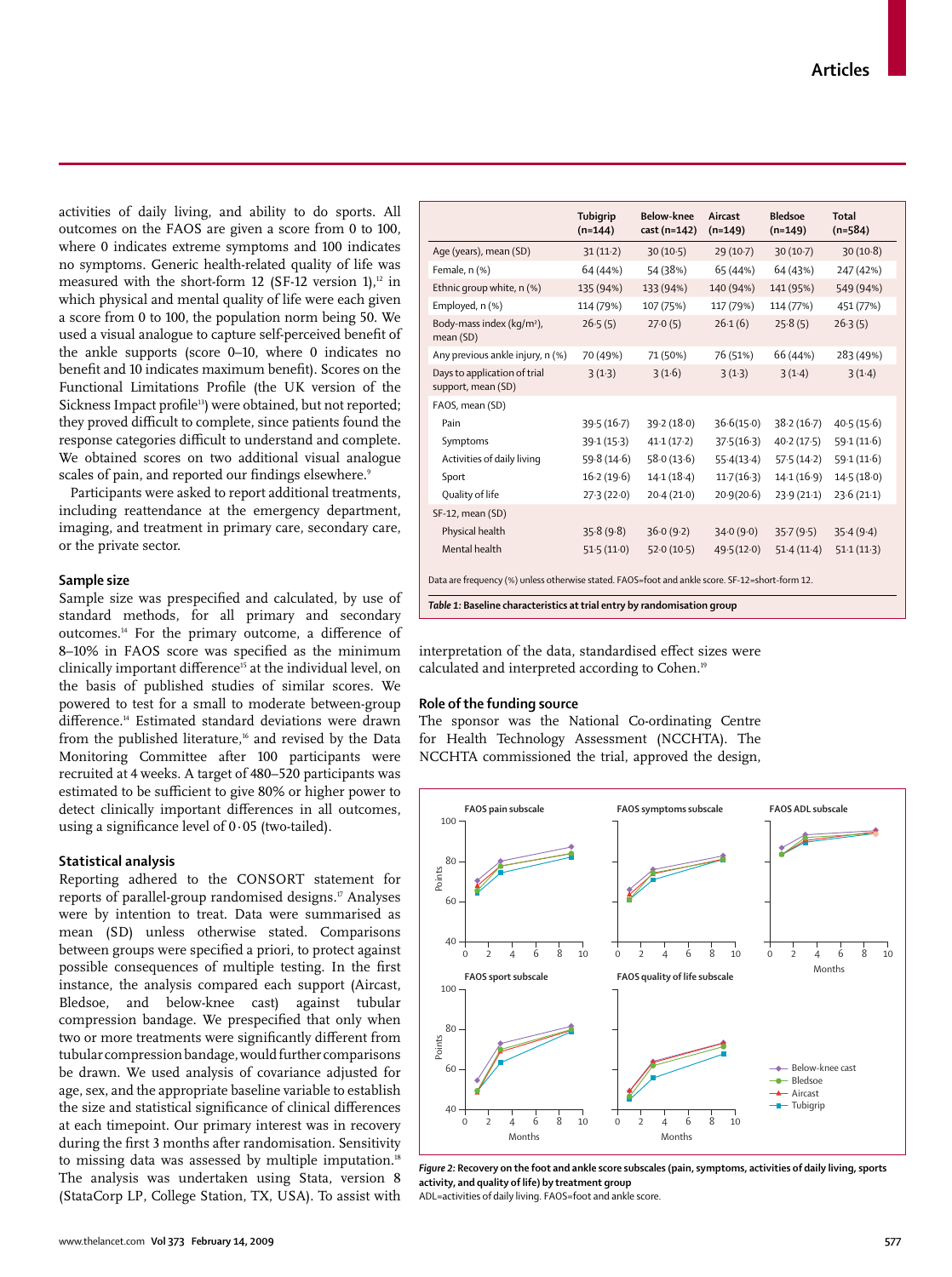and monitored data collection, data analysis, and interpretation. Aircast supports were supplied by Aircast Ltd Partnership (Stragglethorpe, UK) at reduced price. Bledsoe boots were supplied by Bhraum Medical (Sheffield, UK) at reduced cost. Neither company had any role in the design, data collection, analysis, interpretation, or writing of the report. The corresponding author had full access to all the data in the trial, and had final responsibility for the decision to submit for publication.

#### **Results**

The study design is shown in figure 1.680 people were potentially eligible—ie, had severe sprains. 79 people declined to participate. The most frequent reason for refusal to participate was unwillingness to accept a below-knee cast (46), Bledsoe boot (9), tubular compression bandage (4), or Aircast brace (2), or unwilling ness to participate in the research after a full explanation had been given. 584 participants were randomised. Postal questionnaires were received from 83% of randomised participants at 1 month, 82% at 3 months, and 76% at 9 months. There were no differences in loss to follow-up between the trial groups, and no suggestion of differences between those lost to follow-up and those remaining in the trial at 9 months.

Acceptance of treatment after randomisation at clinic was high. The Aircast and Bledsoe boot were almost universally accepted, with only one participant in each group declining. Four participants refused the tubular compression bandage; eight participants refused the below-knee cast. A further 15 participants did not receive a cast because of a clinical decision, unavailability of staff to apply the cast, or the participant being unable to return to the hospital for cast removal. Serious adverse events were rare. Three participants (one each allocated to Aircast, tubular compression bandage, and a below-knee cast) had a deep-vein thrombosis, and two (one with tubular compression bandage, and one with Aircast) developed a pulmonary embolus. Two cases of cellulitis were reported, one each in the Aircast and Bledsoe

|                                 | $\mathsf{N}$ | <b>Tubigrip</b> | Below-knee cast           |         | Aircast                    |             | <b>Bledsoe</b>            |                     |
|---------------------------------|--------------|-----------------|---------------------------|---------|----------------------------|-------------|---------------------------|---------------------|
|                                 |              | Mean            | Difference* (95% CI)      | ES      | Differencet (95% CI)       | ES          | Difference§ (95% CI)      | <b>ES</b>           |
| <b>FAOS</b> quality             |              |                 |                           |         |                            |             |                           |                     |
| 1 month                         | 482          | 43              | 6(0.1 to 11.8)            | 0.26    | $5(-1.0 to 10.7)$          | 0.22        | $2(-3.9 \text{ to } 7.6)$ | 0.08                |
| 3 months                        | 478          | 54              | 9 (2.4 to 15.0)           | 0.36    | 8 (1.8 to 14.2)            | 0.33        | 6(0 to 12.3)              | 0.25                |
| 9 months                        | 440          | 65              | $6(-0.7 to 13.2)$         | 0.24    | $6(-0.9 to 13.0)$          | 0.24        | $4(-2.9$ to $10.8)$       | 0.15                |
| <b>FAOS</b> symptoms            |              |                 |                           |         |                            |             |                           |                     |
| 1 month                         | 480          | 60              | 4(1.0 to 8.5)             | 0.21    | $2(-2.6 \text{ to } 6.9)$  | 0.12        | $-1$ ( $-5.4$ to $3.9$ )  | $-0.04$             |
| 3 months                        | 478          | 69              | $3(-1.4 to 8.2)$          | 0.18    | $3(-2.0 to 7.5)$           | 0.15        | $3(-2.3$ to $7.2)$        | 0.13                |
| 9 months                        | 440          | 79              | $0(-4.4 \text{ to } 5.3)$ | 0.02    | $0(-4.8 \text{ to } 5.0)$  | 0.01        | $-1$ ( $-5.9$ to $3.7$ )  | 0.02                |
| <b>FAOS</b> pain                |              |                 |                           |         |                            |             |                           |                     |
| 1 month                         | 481          | 62              | 5(0.4 to 9.8)             | 0.28    | $4(-1.2 \text{ to } 8.2)$  | 0.18        | $1(-4.0 to 5.3)$          | 0.03                |
| 3 months                        | 477          | 73              | $5(0.3 \text{ to } 10)$   | 0.27    | $4(-1.1 to 8.5)$           | 0.20        | $3(-1.4 to 8.1)$          | 0.18                |
| 9 months                        | 439          | 81              | $4(-0.7$ to $9.4)$        | 0.23    | $2(-3.2$ to $7.0)$         | 0.10        | $2(-3.3)$ to $6.7$ )      | 0.09                |
| FAOS activities of daily living |              |                 |                           |         |                            |             |                           |                     |
| 4 weeks                         | 453          | 82              | $3(-0.3 to 6.3)$          | 0.24    | $0$ (-2.7 to 4.0)          | 0.05        | $0(-3.3 \text{ to } 3.2)$ | $-0.01$             |
| 12 weeks                        | 393          | 89              | 4(0.4 to 6.6)             | 0.32    | $1(-2.0 \text{ to } 4.2)$  | 0.10        | 2 (-0.7 to 5.4)           | 0.22                |
| 9 months                        | 357          | 93              | $1(-1.9 \text{ to } 4.3)$ | 0.12    | $1(-2.1 \text{ to } 4.1)$  | 0.10        | $0(-3.3 \text{ to } 3.2)$ | 0.01                |
| <b>FAOS</b> sports              |              |                 |                           |         |                            |             |                           |                     |
| 4 weeks                         | 438          | 45              | $5(-1.7 to 11.8)$         | 0.20    | $0(-1.0 to 12.9)$          | $\mathbf 0$ | $0(-7.0 to 6.4)$          | $-0.01$             |
| 12 weeks                        | 382          | 62              | $9(1.6 \text{ to } 15.7)$ | 0.35    | $5(-2.3 \text{ to } 11.9)$ | 0.20        | $6(-1.0 to 12.9)$         | 0.24                |
| 9 months                        | 352          | 77              | $2(-4.8$ to $9.6)$        | 0.12    | $1(-6.5 \text{ to } 8.0)$  | 0.03        | $1(-6.1 to 8.1)$          | $\mathsf{O}\xspace$ |
| SF-12 physical                  |              |                 |                           |         |                            |             |                           |                     |
| 4 weeks                         | 451          | 39              | 2(0.0 to 0.4)             | 0.27    | $-1$ ( $-3.6$ to 0.8)      | $-0.17$     | $-1$ ( $-3.5$ to 0.8)     | $-0.16$             |
| 12 weeks                        | 396          | 47              | $2(-0.8 to 4.0)$          | 0.18    | $-1$ ( $-3.2$ to $1.7$ )   | $-0.09$     | $1(-1.4 to 3.4)$          | 0.11                |
| 9 months                        | 356          | 50              | $0$ (-2.5 to 3.1)         | 0.04    | $0$ (-2.5 to 3.1)          | 0.04        | $0$ (-2.5 to 3.0)         | 0.03                |
| SF-12 mental                    |              |                 |                           |         |                            |             |                           |                     |
| 4 weeks                         | 451          | 43              | $-1$ ( $-3.4$ to 2.2)     | $-0.05$ | $0$ (-2.7 to 3.0)          | 0.01        | $1(-1.8 \text{ to } 3.8)$ | 0.10                |
| 12 weeks                        | 396          | 48              | $0$ (-2.7 to 2.7)         | 0.00    | 3(0.3 to 5.8)              | 0.33        | 3(0 to 5.2)               | 0.27                |
| 9 months                        | 356          | 48              | $1(-1.8 \text{ to } 4.2)$ | 0.12    | $2(-1.2$ to $4.7)$         | 0.18        | $1(-1.5 \text{ to } 4.3)$ | 0.14                |
|                                 |              |                 |                           |         |                            |             |                           |                     |

Analyses adjusted for sex, age, and baseline score. Difference=mean difference between the support and tubular compression bandage with the 95% CI of the mean difference. ES=effect size. FAOS=foot and ankle score. SF-12=short-form 12. \*Tubigrip/below knee cast. †Tubigrip/Aircast. §Tubigrip/Bledsoe

Table 2: Disease-specific outcomes by randomisation group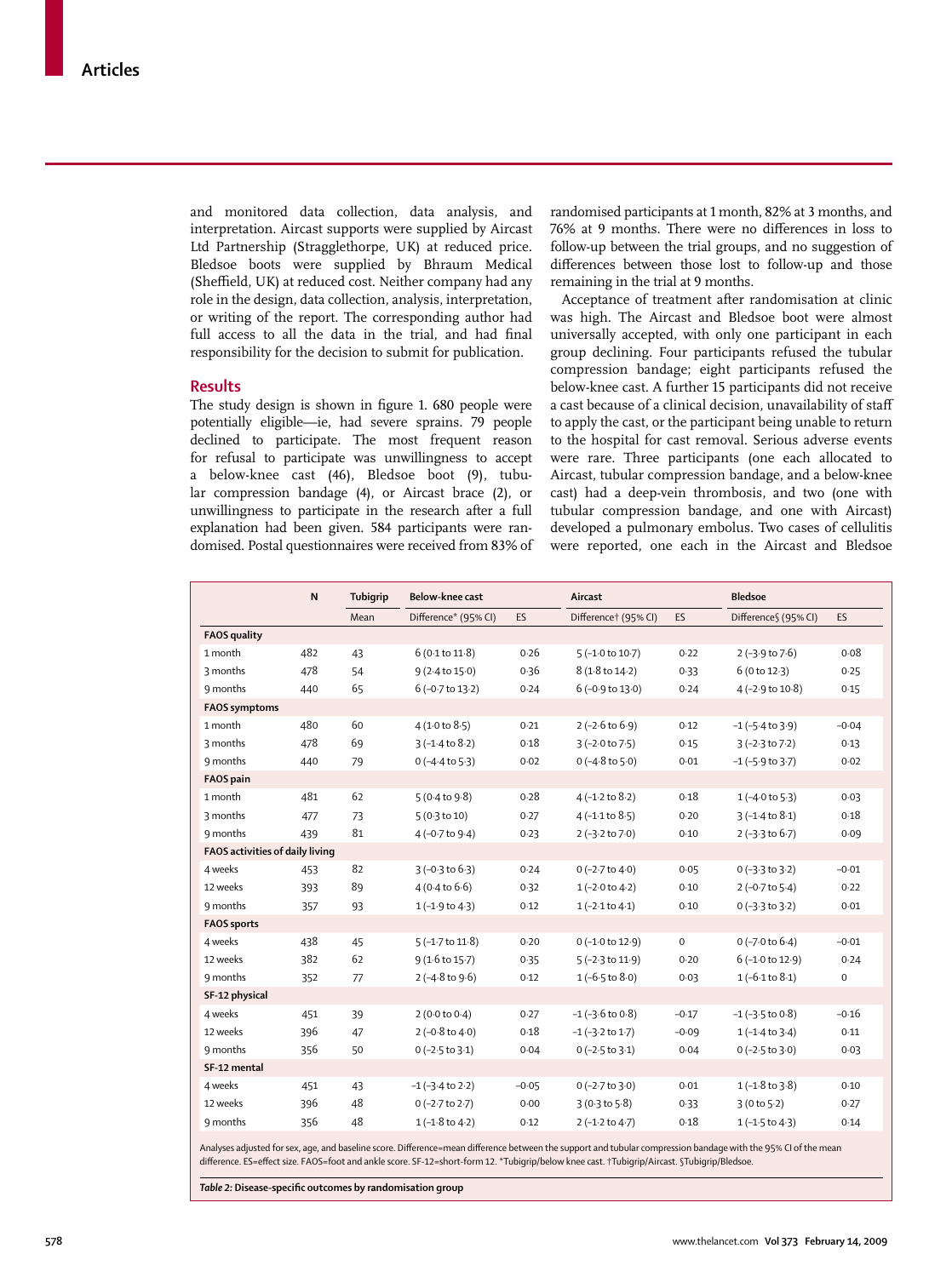groups. There were no discernible differences in adverse events between the groups.

Table 1 shows the baseline characteristics of participants. Ankle function was substantially impaired in all participants. The median interval between time of injury and application of treatment was 3 days (IQR 2 days), with no differences between the groups.

Figure 2 gives recovery at 1, 3, and 9 months, by treatment group. Table 2 gives estimates of the treatment effects for quality of ankle function and secondary outcomes. Tubular compression bandage was the least effective treatment. The Bledsoe boot offered no significant advantage over tubular compression bandage. We noted clinically important benefits at 3 months in quality of ankle function with the below-knee cast compared with tubular compression bandage (mean difference in quality of ankle function 9%; 95% CI 2·4–15·0%, p<0·007) as well as in pain, symptoms, and activities. The Aircast brace was not as wide-ranging in its benefits as the below-knee cast, but effect on quality of ankle function at 3 months was similar to that of the below-knee cast (table 2). There were no differences in outcomes between the groups at 9 months. In terms of generic health-related quality of life, the below-knee cast was the only treatment to show a significant advantage over tubular compression bandage on the physical subscale of the SF-12; the benefit was limited to the earliest phases of recovery. Mental health-related quality of life was adversely affected by the injury in all groups, especially at 4 weeks. The groups randomised to Aircast and Bledsoe had better mental health-related quality of life at 3 months than did people allocated to other treatments.

Table 3 shows self-rated benefit, compliance, and health-service use. Compliance data were available from 449 participants at 4 weeks, when most individuals who were randomised to receive a below-knee cast or a Bledsoe boot were no longer wearing a support. Roughly half of people provided with an Aircast were wearing a support at least occasionally, and two-thirds of people provided with tubular compression bandage reported still wearing a support. Use of physiotherapy, orthopaedic services, and other health services was similar across all groups during follow-up, with no significant differences in health service resource use between tubular compression bandage and any of the treatments (table 3).

# **Discussion**

Contrary to popular clinical opinion,<sup>5</sup> a period of immobilisation was the most effective strategy for promoting rapid recovery. This was achieved best by the application of a below-knee cast. The Aircast brace was a suitable alternative to below-knee casts. Results for the Bledsoe boot were disappointing, especially in view of the substantial additional cost of this device. Tubular compression bandage, which is currently the most commonly used of all the supports investigated, was, consistently, the worst treatment.

|                                                         | Tubigrip     | Below-knee cast Aircast |            | <b>Bledsoe</b> |  |  |  |  |  |
|---------------------------------------------------------|--------------|-------------------------|------------|----------------|--|--|--|--|--|
| Self-perceived benefit (3 months)                       |              |                         |            |                |  |  |  |  |  |
| Median (IQR)                                            | $5(2-7)$     | $7(5-9)$                | $7(6-8)$   | $8(5-9)$       |  |  |  |  |  |
| n                                                       | 116          | 113                     | 119        | 120            |  |  |  |  |  |
| Self-perceived benefit (9 months)                       |              |                         |            |                |  |  |  |  |  |
| Mean                                                    | $5-0$        | 6.9                     | 7.0        | 7.3            |  |  |  |  |  |
| Median (IQR)                                            | $5(2-8)$     | $8(5-9)$                | $8(5-9)$   | $8(7-9)$       |  |  |  |  |  |
| n                                                       | 109          | 106                     | 106        | 111            |  |  |  |  |  |
| Are you still wearing the support (at 1 month)? (n [%]) |              |                         |            |                |  |  |  |  |  |
| Not at all                                              | 32 (30%)     | 91 (83%)                | 57 (51%)   | 92 (77%)       |  |  |  |  |  |
| Now and then                                            | 23 (21%)     | 9(8%)                   | 18 (16%)   | 11 (9%)        |  |  |  |  |  |
| Frequently                                              | 27 (25%)     | 6(5%)                   | 27 (24%)   | 11 (9%)        |  |  |  |  |  |
| Most or all of the time                                 | 26 (25%)     | 4(4%                    | 10 (9%)    | 5(4%)          |  |  |  |  |  |
| Total                                                   | 108          | 110                     | 112        | 119            |  |  |  |  |  |
| Health service resource use (n [%])                     |              |                         |            |                |  |  |  |  |  |
| Emergency department attendance                         | 4(3.9%)      | 8(7.8%)                 | $4(4.0\%)$ | 3(2.7%)        |  |  |  |  |  |
| NHS consultant appointment                              | $0(0\%)$     | 4(3.9%)                 | 5(5.0%)    | 5(4.5%)        |  |  |  |  |  |
| Private consultant appointment                          | 5(4.9%)      | 3(2.9%)                 | $2(2.0\%)$ | 2(1.8%)        |  |  |  |  |  |
| NHS physiotherapy appointment                           | 16(15.7%)    | 19 (18.4%)              | 17 (16.8%) | 16 (14.5%)     |  |  |  |  |  |
| Private physiotherapy appointment                       | 15 (14.7%)   | 14(13.6%)               | 8(8.2%)    | 14 (12.8%)     |  |  |  |  |  |
| General practitioner attendance                         | $31(30.4\%)$ | 22(21.4%)               | 20 (19.8%) | 28 (25.5%)     |  |  |  |  |  |
| Osteopath/chiropractor or other                         | $3(3.0\%)$   | 6(5.9%)                 | $3(3.0\%)$ | 4(3.6%)        |  |  |  |  |  |
| Scans or radiographs                                    | 9(8.8%)      | 5(4.9%)                 | 7(6.9%)    | 13(11.8%)      |  |  |  |  |  |
| Hospital admission                                      | $2(2.0\%)$   | $0(0\%)$                | $1(1.0\%)$ | $1(1.0\%)$     |  |  |  |  |  |
| Prescription items                                      | 22(21.6%)    | 16(15.5%)               | 19 (19.0%) | 14 (12.7%)     |  |  |  |  |  |
| Over the counter items                                  | 33(32.4%)    | 50 (48.5%)              | 36 (36.0%) | 44 (40.0%)     |  |  |  |  |  |
| Total                                                   | 102          | 103                     | 101        | 110            |  |  |  |  |  |
|                                                         |              |                         |            |                |  |  |  |  |  |

Table 3: Self-reported benefit, compliance, and frequency of use of health service resources by **randomisation group**

The recovery process from ankle sprains is well documented. Acute inflammation is followed by assimilation of swelling, laying down of new tissue, and eventually strengthening of the new tissues.<sup>5</sup> These stages reflected in the initial pain, symptoms, and limitation in basic functions in the early phase (4–6 weeks), followed by restoration of higher-level functions and confidence in performance thereafter.<sup>20</sup> Recurrent instability and re-injury can occur where healing is incomplete.<sup>20</sup>

We measured outcomes using self-report, as is common practice in most pragmatic trials of similar interventions. Self-reported status is generally accepted as an adequate proxy for objectively measured function.<sup>11</sup>

The below-knee cast had a wide-ranging effect-it reduced symptoms and pain in the early stage, and promoted faster recovery of function at 3 months. The below-knee cast might not be as effective as the Bledsoe boot and Aircast at minimising mental-health problems. However, within the context of the trial, the participants were not given any indication of the best treatment. Emotional response and acceptance might be different if patients were aware that the below-knee cast, although inconvenient in the short term, is likely to yield faster recovery. The Aircast brace is the next best treatment.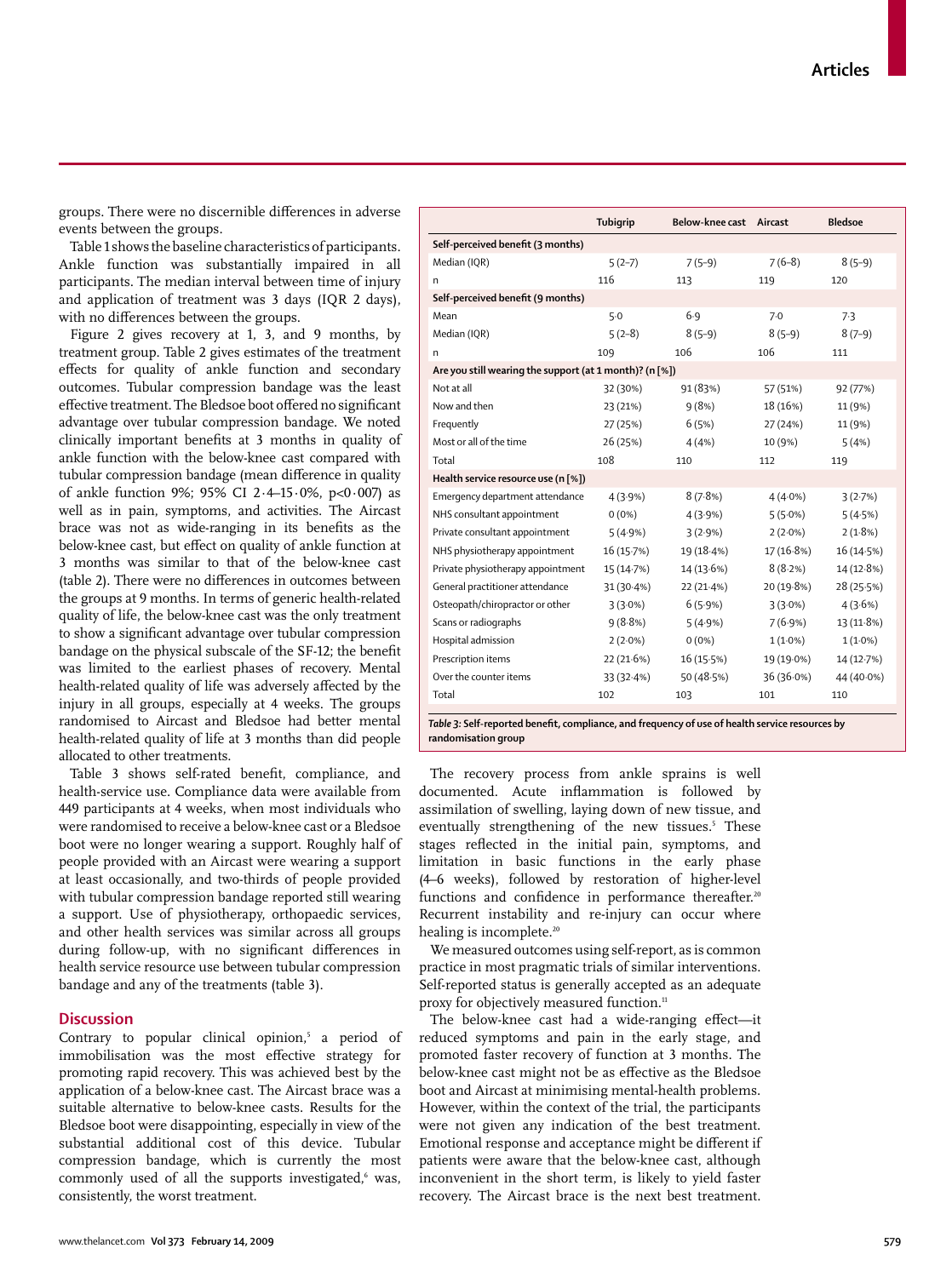This finding is consistent with a recently published trial, which compared elasticated supports with the Aircast brace.<sup>21</sup>

The difference between the effectiveness of tubular compression bandage, and that of the below-knee cast, was greater than the minimum clinically important difference for the primary outcome<sup>15</sup> and the SF-12.<sup>22</sup> Effect sizes are suggestive of small to moderate effects. These are consistent with worthwhile improvements in outcome,19 especially in view of the pragmatic nature of this trial. There were no substantial differences in the patterns of use of health service resources between the trial groups, suggesting the effects are attributable to the bracing method. The advantages conferred by treatments other than tubular compression bandage seems to decrease over time: differences in outcome are much more pronounced at 3 months than at 9 months.

Our findings confirm that severe ankle sprains have a protracted recovery period, and effects on ankle function are, for a few people, longlasting, and possibly, permanent.23 A recent systematic review reported that most recovery occurs within the first 6 months after the sprain, and re-injury rates stabilise thereafter.<sup>24</sup> About 25% of the CAST trial participants had at least moderate impairment persisting at 9 months, which is broadly consistent with published rates.<sup>24,25</sup> Further small reductions in the number of people experiencing pain and instability might occur after 9 months.<sup>24</sup> Future studies should establish whether additional treatments such as physiotherapy<sup>26</sup> or surgery<sup>23</sup> are useful adjuncts to mechanical supports, and the time at which they should be applied. All the mechanical supports studied seemed safe. Thromboembolic events occurred in less than 1% of our sample, which was lower than in other series.<sup>27</sup>

We tested a short duration (10 days) of complete immobilisation. Previous studies have compared immobilisation for longer periods (around 6 weeks), and have shown that removable supports are more effective than tubular compression bandages, $21$  or increased immobilisation.7 However, the number of high-quality trials has been insufficient to support definitive conclusions.<sup>8</sup>

We believe the internal validity of the study to be good. We achieved acceptable levels of power for the prespecified comparisons (>80% for all comparisons). Follow-up was maintained at reasonable levels, in view of the study population, and there was no evidence of selective attrition bias. This was a pragmatic trial and we cannot draw conclusions about the mechanism by which the treatment effect is attained. One possibility is that those people who were randomised to but refused to wear the cast might account for the treatment effect. We would argue against this since the fraction of people not receiving a below-knee cast was small. We were unable to attain accurate reports on compliance to the bracing protocols in other groups, and compliance in

the acute phase is probably similar across all groups. Reply rates about outcomes relating to sport were low, because these questions were not relevant to all participants. The activities-of-daily-living scale was not well completed, possibly because of the length of this section of the questionnaire and repetitive nature of the items. Additional analyses indicated that the findings were insensitive to different methods of handling missing data.

The methods adopted were consistent with a large pragmatic trial, where the intention is to test the effectiveness of health-care interventions within the patterns, constraints, and variability of normal service delivery.28 We used practical, routinely used diagnostic criteria to establish injury severity. Although several algorithms exist to classify ankle sprain severity, they are difficult to implement in the acute situation. A national survey has shown that stress radiography or imaging are not used routinely in the UK for sprains, and although we could argue that careful elucidation of an injury grade could assist in interpretation of the study, it would add non-standard, potentially influential procedures to the patient-management pathway. Additional treatments were allowed in accordance with normal clinical practice, and addressed in our overall assessment.

We included a range of emergency departments, from small local hospitals to large teaching hospitals. Trial participants were similar to the English population, as described in the 2001 census<sup>29</sup> and the 2004 Health Survey for England,<sup>30</sup> in terms of sex, height, body-mass index, employment, education, and ethnicity. Compared with SF-12 population norms, adjusted for age and sex, the participants had, as expected, substantially impaired mobility but similar levels of mental health.<sup>31</sup>

A limitation of our study was that we were unable to measure compliance with the supports accurately. Below-knee casts were not universally accepted at the clinic, and the prospect of receiving a below-knee cast was one of the most common reasons for declining entry into the trial. We were able to assess if participants accepted the other supports in the emergency department, but longer-term compliance was measured by self-report. A potential second criticism is the delay between presentation and randomisation. This was essential to confirm the injury severity, and to allow initial swelling to resolve before application of the support (a common practice in most emergency departments in the UK). All treatments were provided within a short period of initial injury, and we believe little or no bias has been introduced. Clinicians were allowed to apply tubular compression bandage in this interim period.

Thus, we recommend the use of a 10-day below-knee cast for the management of severe ankle sprains, or alternatively, an Aircast brace. Neither tubular compression bandage nor the Bledsoe boot is recommended.